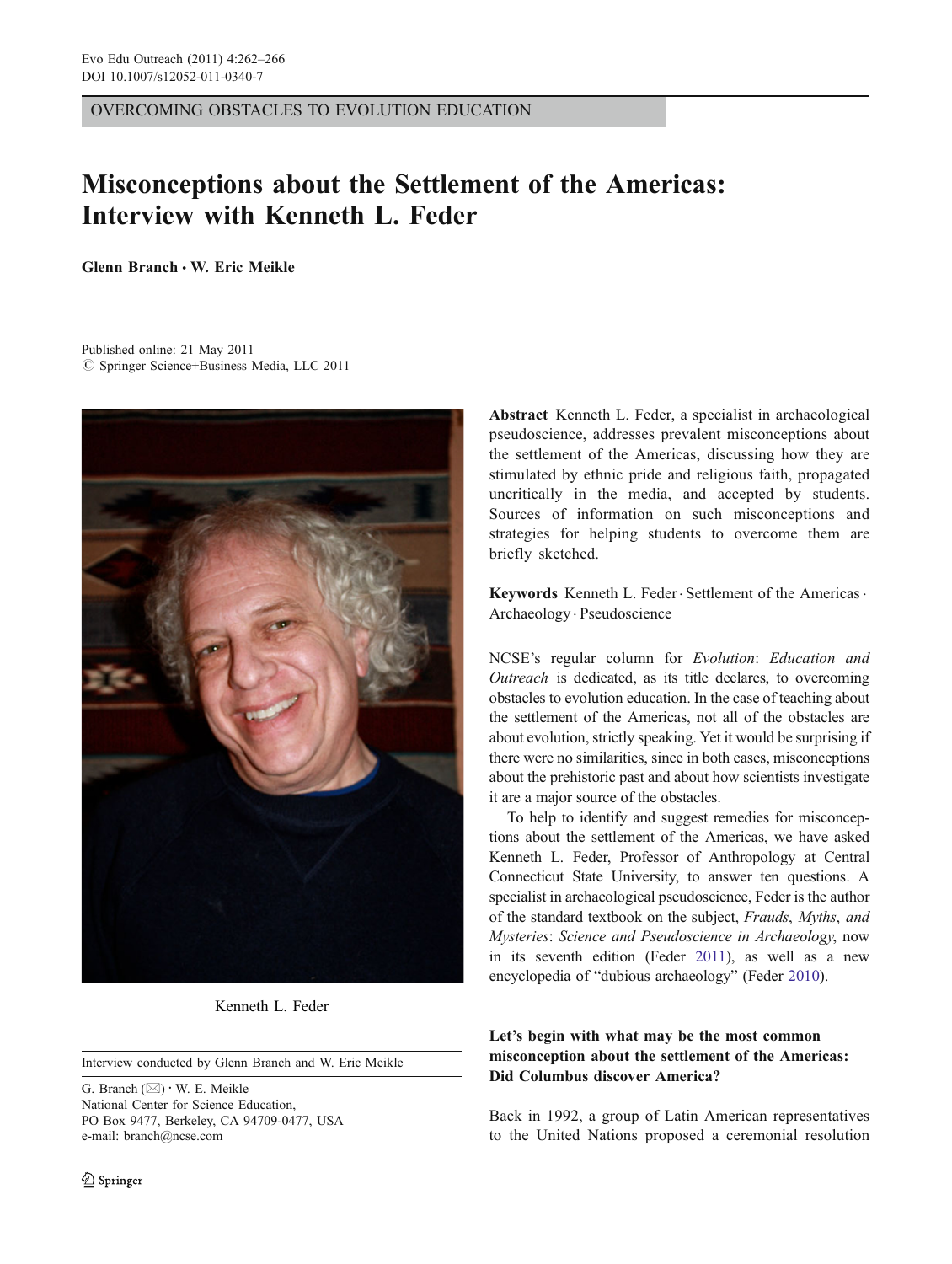to honor the 500th anniversary of the "discovery" of America by Christopher Columbus. In response, the representative from Iceland complained that a Norseman, Leif Ericson, was the true discoverer of the Americas, about 500 years before Columbus. The Irish ambassador objected further, claiming that not Columbus or Ericson but an Irish monk, St. Brendan, had actually discovered the New World in the sixth century, 500 years before the Norseman and close to 1,000 years before Columbus's voyages.

In truth, these ambassadors were off by more than ten millennia and wrong by any ordinary definition of the term "discover." The first people to discover, explore, and settle the New World were natives of northeast Asia who crossed through the interior or who sailed along the southern coast of the Bering Land Bridge at least 13,000 and as much as 30,000 years ago. The land bridge was a 1,000-mile-wide expanse connecting northeast Asia and northwest North America, exposed between about 35,000 and 10,000 years ago, during the later part of the Pleistocene or "Ice Age." At this time, a large volume of the world's ocean water was bound up on land as glacial ice. (You can see an incredibly cool animation of the Bering Land Bridge at [http://instaar.colorado.](http://instaar.colorado.edu/QGISL/bering_land_bridge/) [edu/QGISL/bering\\_land\\_bridge/](http://instaar.colorado.edu/QGISL/bering_land_bridge/).)

The convergence of archaeological, geological, and genetic evidence is absolutely clear about this. The first human beings to settle in the New World arrived here from Asia sometime after 30,000 years ago. They were the true human discoverers of America.

## That's the scientific consensus, of course, but aren't there Native Americans who reject it in favor of their interpretation of their traditional origins stories?

That's true. There are Native Americans who do not accept the scientific consensus concerning the origins of the human populations of the New World. Vine Deloria [\(1995\)](#page-4-0), for example, was a vociferous advocate for a literal interpretation of Native American origin stories, many of which posit an in-place creation of the native people of North America. Deloria was a brilliant writer and a tireless worker for Native American causes. He also was, essentially, a creationist. His creationism was not that of fundamentalist Christianity but was informed by a modern, pan-Indian religion. The fact that the creation stories of Native Americans vary widely from tribe to tribe seemed not to trouble Deloria, who maintained that even conflicting stories about creation could all somehow simultaneously be true.

Assertions that the native people of the New World didn't come from anywhere else but were created and placed here is a creationist, religious doctrine. It certainly

warrants respect as a faith-based perspective, but it is not informed by scientific evidence or reasoning.

Part of the appeal of such Native American creationism seems to be due to its appeal to ethnic pride: You comment that a Native American told you that his objection to the land bridge scenario was, "It makes us immigrants, no different from you and your ancestors." Are there parallel misconceptions for people from different ethnic backgrounds?

For whatever reason, a number of ethnic groups take it as a point of pride that, in their view, a member of their group discovered America or, at least, was the first nonnortheast Asian to arrive on our shores. At noted above, individuals of Irish and Scandinavian descent have claimed bragging rights to the "discovery" of America. I have met and read a number of articles by an extraordinarily sincere American Jewish woman who has spent much of her adult life trying to support the long-ago disproved claim that American Indians were members of one or more of the so-called Lost Tribes of Israel. The Daughters of the American Revolution, many of whom are of British descent, erected a plaque in Mobile Bay, in Alabama, wherein the supposed discovery of America by the Welsh Prince Madoc in AD 1170 is memorialized. The late Ivan Van Sertima, a professor of African Studies at Rutgers University, was a promulgator and supporter of the claim that West African travelers visited the New World and, essentially, brought civilization to the Indians, igniting the Olmec culture's rise to dominance in lowland Central America (see, e.g., Van Sertima [1976\)](#page-4-0).

Ethnic pride can be a powerful motivation for belief and has been the source of archaeological mischief for decades. Much of the British support for the fraudulent Piltdown Man fossil resulted from the fact that it appeared to give the people of Great Britain something both scientists and the general public there desperately craved—an ancient evolutionary ancestor to rival those found in France and Germany.

The most egregious example of the use of ethnic pride in the support of historical claims that are not supported by archaeological data can be traced to the Nazis (Arnold [1992\)](#page-4-0). Ancient archaeological sites were interpreted by the Nazis as proving the more widespread presence of Aryans in the distant past. In discussing archaeologists and historians, Hitler's Minister of the Interior Heinrich Himmler (who also oversaw the concentration camps) wrote:

The one and only thing that matters to us, and the thing these people are paid for by the State, is to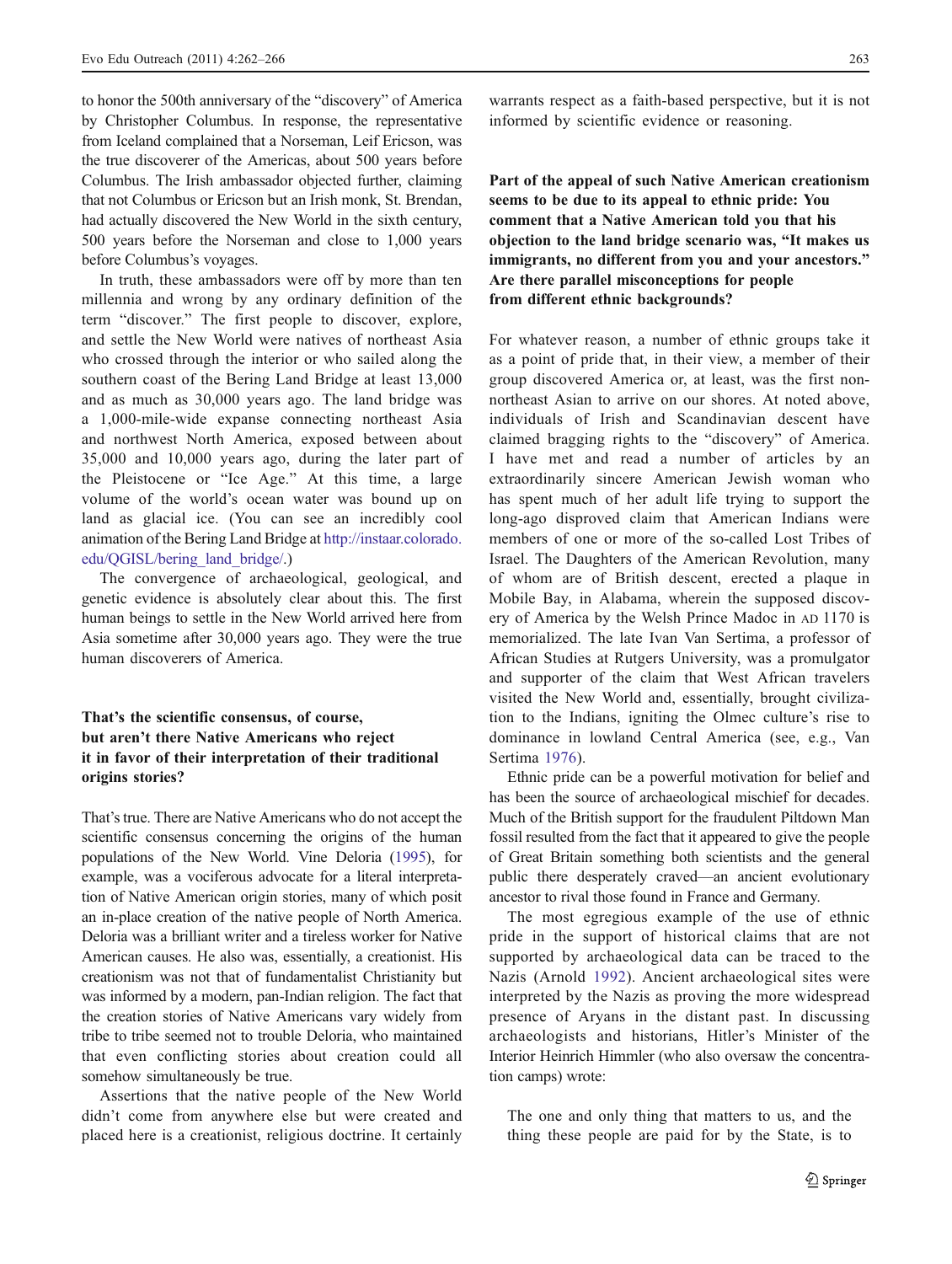have ideas of history that strengthen our people in their necessary national pride. In all this troublesome business we are only interested in one thing—to project into the dim past the picture of our nation as we envisage it for the future…Our teaching of German origins has depended for centuries on falsification. We are entitled to impose one of our own at any time. (Quoted in Arnold [1992:](#page-4-0)33)

Himmler is chillingly forthcoming in his admission that the truth matters not at all and that archaeology exists to serve the state. The Nazi example shows, in the most extreme case, what can happen when the motivations of ethnicity supersede science.

#### Are there prevalent misconceptions about the settlement of the Americas that, like Native American creationism, are rooted in religious beliefs?

Religious dogma has long played a role in speculations about the source of Native Americans. When it was finally recognized that Columbus had not encountered people living just off the coasts of China and Japan but had come upon, as Amerigo Vespucci first characterized it in 1503, "a new world," many European thinkers felt compelled to explain the presence of people in this new world within a biblical framework. In their view, the native people of the Western Hemisphere must be descendants, ultimately, of Adam and Eve and, more recently, of Noah and those saved on board the Ark. Because all three of Noah's sons had been historically accounted for by European biblical scholars (Japheth was presumed to be the ancestor of Europeans, Shem of Asians, and Ham of Africans), Native Americans must be the progeny of one of those already accounted for geographic populations. European thinkers speculated for centuries about which descendants of one or more of Noah's sons had migrated perhaps by boat since, after all, Noah had been a sailor—to the Americas. Furthermore, some members of the Church of Jesus Christ of Latter Day Saints interpret the Book of Mormon as claiming that at least some of the people living in the New World upon Columbus's visits had arrived from Israel around 2,000 years ago. All such speculations are fueled by an attempt to reconcile history with a religious tract's teachings. None is based on an objective analysis of the archaeological record.

#### Where do students acquire misconceptions such as these?

From the feedback I receive from students in my classrooms, cable television is a major promulgator of

misconceptions about the human past, usually in the guise of scientifically or historically based documentaries. Many of these documentaries are predicated on the assumptions that prehistory and history are rife with unexplained mysteries and, more importantly, that these mysteries cannot be solved by applying the standard scientific approach. From Maya end-time predictions, to ancient alien pyramid builders, to Nostradamus, to an Atlantean super-culture, such documentaries grab the attention of television viewers by claiming, essentially, that those boring scientists in their ivory towers don't have a particularly good idea of—or not a particularly interesting explanation for—what happened in the past and when. Alternative views—often a euphemism for views without any scientific evidence to recommend them—are presented as simply more interesting. Whether they're correct or not seems not to be a primary concern. It's little more than "infotainment," and unfortunately students often don't get the difference between such nonsense and the findings of real science.

## Have any of these misconceptions significantly increased or decreased in popularity since you have been studying them? Why?

I have been informally tracking changes in the popularity of various claims made in the name of archaeology for about 25 years. Essentially, I've asked students on the first day of each semester to complete a survey concerning their level of agreement with a number of statements (about Atlantis, ancient astronauts, King Tut's curse, and some others). The interesting thing I've found is that, yes, the popularity of such things varies from year to year, but no, there isn't an overarching pattern of increasing or decreasing agreement on any specific claim. In essence, dealing with archaeological pseudoscience is an intellectual game of whack-a-mole. A mole pops up its head on one cable channel, archaeologists smack it down, only to have another mole pop up somewhere else, on another channel. I'm sure that this year, one such "mole" will be Maya end-time predictions (which, by the way, the Maya did not make for 2012). This bit of nonsense will fade away once we don't all die on December 21, 2012, only to be replaced by something equally silly.

I can't quite explain why the popularity of various claims waxes and wanes. The Maya end-time prediction is obvious, as the prediction is (supposedly) specific about when the world will end. In other cases, much of it may be media-driven. For example, the ancient astronaut claims have been on the wane for some time; the books of its chief proponent and cheerleader, Erich von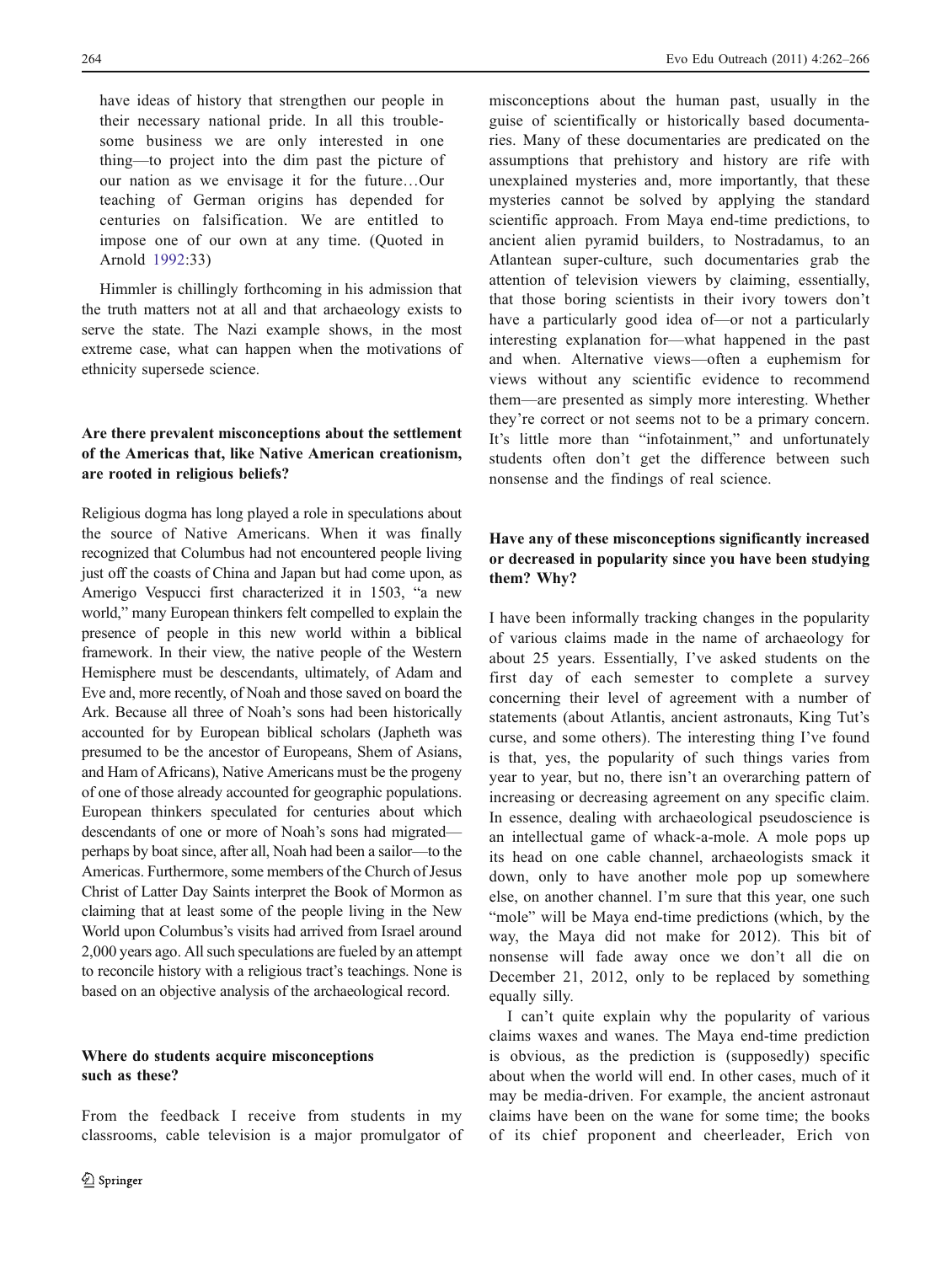Däniken ([1970](#page-4-0), [2000,](#page-4-0) [2002\)](#page-4-0), don't sell nearly as well as they once did. A theme park in Switzerland devoted to the ancient astronaut theme (Powell [2004](#page-4-0)) closed its doors in 2006 as a result of poor attendance [\(http://www.](http://www.swissinfo.ch/eng/Home/Archive/Closure_of_Mystery_Park_is_no_enigma.html?cid=5576928) [swissinfo.ch/eng/Home/Archive/Closure\\_of\\_Mystery\\_](http://www.swissinfo.ch/eng/Home/Archive/Closure_of_Mystery_Park_is_no_enigma.html?cid=5576928) Park is no enigma.html?cid=5576928). But a recent cable series devoted to the claim that human antiquity is filled with evidence of the visits of extraterrestrial aliens has been wildly popular during the last couple of years, and I expect to see a corresponding uptick in student interest in and acceptance of that idea.

#### What misconceptions do you find to be prevalent among your undergraduate students?

For my money, the most important misconceptions students have are not about specific claims, but about the scientific method itself. They don't understand that the pursuit of knowledge through science is necessarily an imperfect process, characterized by fits and starts, mistakes, blind alleys, and multiple returns to the "drawing board." Too many of our students view all this as meaning that science is no better than any other pathway toward knowledge (intuition, revelation, etc.), because it's a messy process. They seem not to understand that allowing for mistakes and revision is a fundamental strength of the scientific process.

#### What sources of information would you recommend to teachers, particularly at the high school level, to help them to understand these misconceptions and to prepare for students who may have been exposed to them?

I would recommend my own book Frauds, Myths, and Mysteries: Science and Pseudoscience in Archaeology (Feder [2011\)](#page-4-0) as a good place for students to start. My latest book, The Encyclopedia of Dubious Archaeology (Feder [2010\)](#page-4-0), is geared specifically to a high school audience. As a one-volume encyclopedia with a series of concise, relatively short, alphabetically organized listings, it's another good place for students to begin their investigation of the scientific approach to claims made about human antiquity.

For books with detailed treatments of pseudoscience in archaeology and anthropology, suitable for high school students, I would also recommend:

- On the Bermuda Triangle, Larry Kusche's The Bermuda Triangle Mystery Solved ([1995\)](#page-4-0).
- & On Atlantis, there is no better source than Paul Jordan's The Atlantis Syndrome ([2001\)](#page-4-0).
- & On astronomy, Phil Plait's Bad Astronomy [\(2002](#page-4-0)) is fantastic.
- & On the Shroud of Turin, there's none better than Joe Nickell's Inquest on the Shroud of Turin ([1987\)](#page-4-0).
- On Bigfoot, I think that David J. Daegling's Bigfoot Exposed [\(2005](#page-4-0)) is a great read.
- On the chupacabra, Ben Radford's new book *Tracking* the Chupacabra ([2011](#page-4-0)) puts that story to rest.

For a nice array of websites applying the scientific method in dealing with popular (and often alternative) claims related to the human past, visit the home page of my Frauds book (you don't need a password and you don't have to purchase the book to access the page) for links to a bunch of great sites, organized by the chapters of my book: [http://highered.mcgraw-hill.com/sites/](http://highered.mcgraw-hill.com/sites/007811697x/student_view0/index.html) [007811697x/student\\_view0/index.html.](http://highered.mcgraw-hill.com/sites/007811697x/student_view0/index.html) Under each chapter in the pull-down list on the left, select "Best of the Web" for direct links to websites related to the chapter's topic. You can also find a "Video Companion Guide" on the Frauds website with recommendations for videos related to some of those same issues.

How can teachers help their students recognize the differences among "frauds, myths, and mysteries" with regard to the settlement of the Americas that is, knowing when a claim is a downright hoax, when it is pseudoscientific, and when it is merely taking a stand on a question where there is no settled scientific consensus? How do you motivate them to examine their misconceptions, and what tools are useful for them in doing so?

As in any other field of inquiry, teachers can lay out the basic framework of the scientific method and have students figure out where and how some claims made on websites or television documentaries fall short. Like all of us, students don't like being fooled and, with the proper analytical tools, they often can figure out a scam or a hoax. The "Quick Start Guide" in my Frauds, Myths, and Mysteries (Feder [2011](#page-4-0)) presents a checklist that students can apply to claims made about the human past—or any other field of inquiry. The Guide suggests that, faced with extraordinary claims or revolutionary interpretations about the human past in the popular media, you ask questions like:

- Where is the particular claim or discovery presented? Is it in a media outlet with the ability (and the willingness) to report accurately on scientific topics?
- Who is making the claim? Is it a scientific researcher trained in archaeology, anthropology, or history?